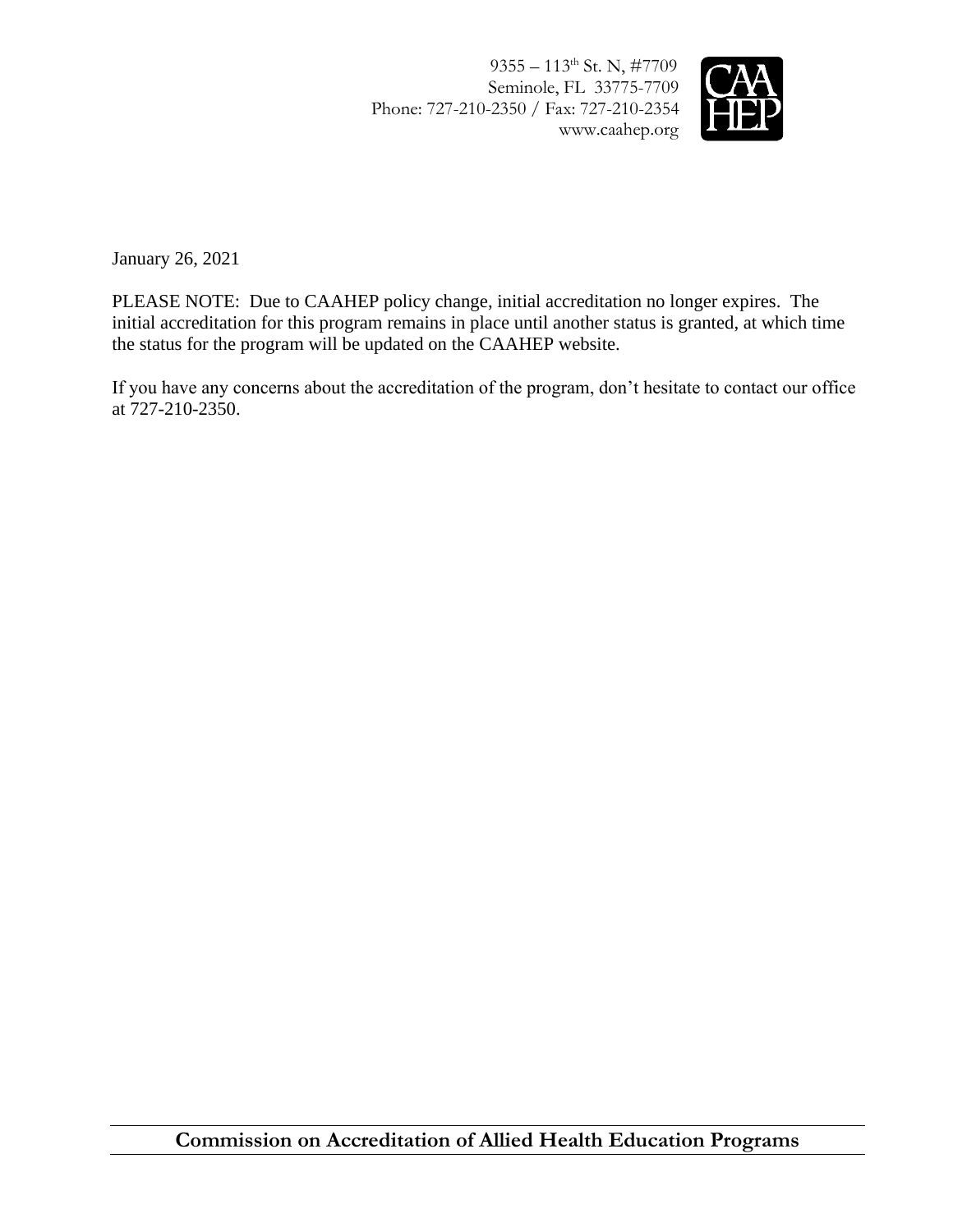25400 US Hwy 19 N, Suite 158 Clearwater, FL 33763 Phone: 727-210-2350 / Fax: 727-210-2354 www.caahep.org



May 22, 2017

Judy Mitchell Interim President Joliet Junior College 1215 Houbolt Rd Joliet, IL 60431

Dear President Mitchell:

The Commission on Accreditation of Allied Health Education Programs (CAAHEP) and the National Commission on Orthotic and Prosthetic Education (NCOPE) would like to inform you of a policy change affecting the status of the CAAHEP-accredited Orthotic and Prosthetic Technician program at Joliet Junior College, Joliet, IL.

CAAHEP policy calls for CAAHEP to work in cooperation with each of its Committees on Accreditation to establish a time period of either 3 years or 5 years as the length of initial accreditation. NCOPE previously established an initial accreditation time period of three years, which the program was awarded in July 2015.

In the time since your program received CAAHEP accreditation, NCOPE requested from the CAAHEP Board of Directors (BoD) a change in the length of time for initial accreditation from 3 to 5 years. The CAAHEP BoD recently approved this change. So as to not penalize the program at your institution, CAAHEP is extending the expiration date of initial accreditation from July 31, 2018 to **July 31, 2020**.

If you have any questions regarding the status of the orthotic and prosthetic technician program or any other questions pertaining to accreditation, please don't hesitate to contact the CAAHEP office at 727-210-2350.

Sincerely,<br>More K Stak

Thomas K. Skalko, PhD, LRT/CTRS **President** 

cc: Peter Linden, PhD, Dean, Career & Technical Education Michael Brncick, MEd, CPO, Program Director Charles Kuffel, MSM, CPO, FAAOP, Chair, NCOPE Robin Seabrook, Executive Director, NCOPE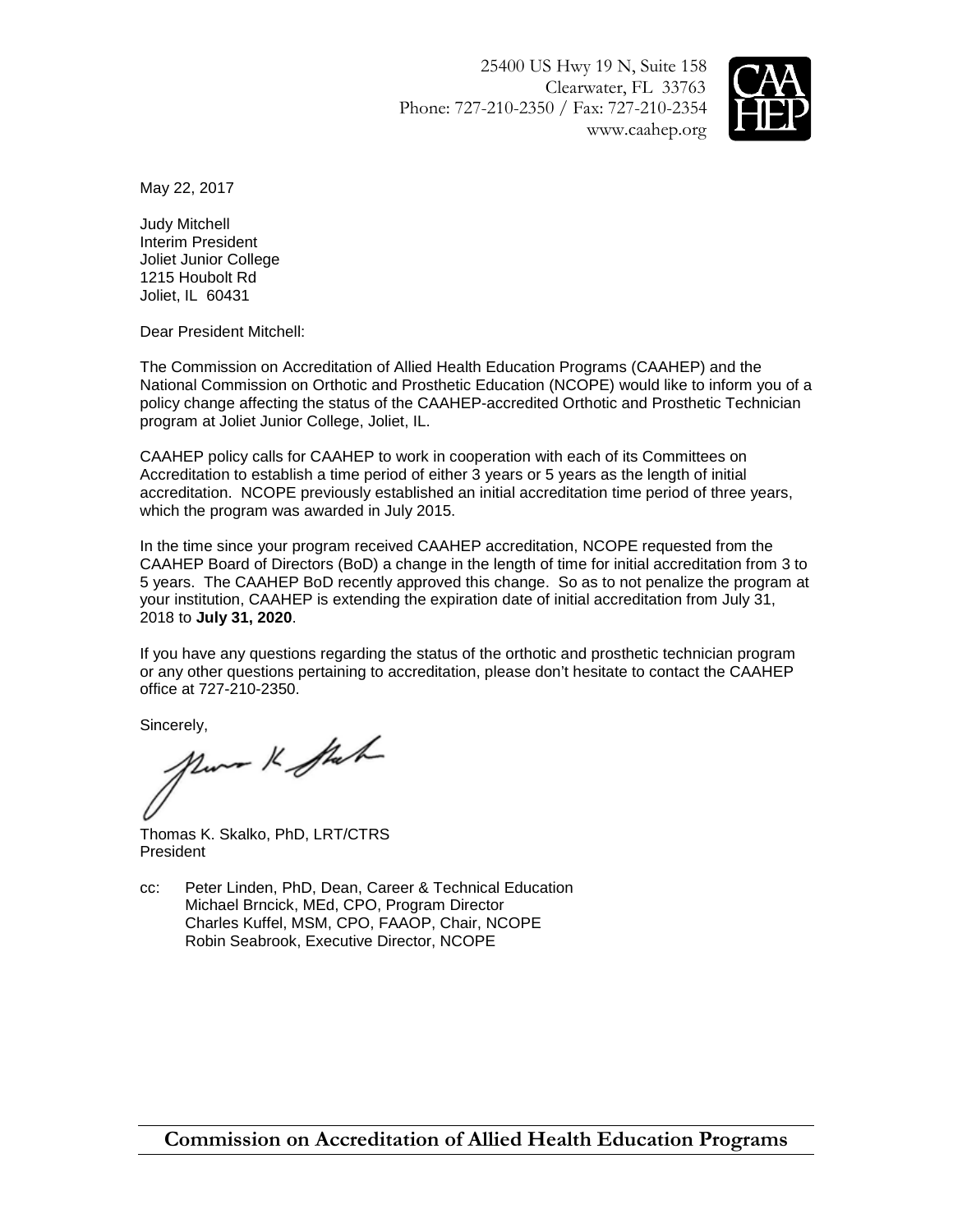1361 Park Street Clearwater, FL 33756 Phone: 727-210-2350 / Fax: 727-210-2354 www.caahep.org



July 20, 2015

Debra Daniels, EdD President Joliet Junior College 1215 Houbolt Rd Joliet, IL 60431

*All citations have been resolved; the accreditation status and next evaluation date remain in place.*

Dear Dr. Daniels:

The Commission on Accreditation of Allied Health Education Programs (CAAHEP) is pleased to inform you of its vote on **July 16, 2015** to award **initial accreditation** to the Orthotic and Prosthetic Technician program at Joliet Junior College, Joliet, IL.

The recent peer review conducted by the National Commission on Orthotic and Prosthetic Education (NCOPE) and CAAHEP's Board of Directors recognizes the program's substantial compliance with the nationally established accreditation Standards. The initial accreditation status will expire on **July 31, 2018**.

The NCOPE will regularly monitor the program's compliance with the outcomes assessment thresholds through the program's Annual Report as well as other documentation that may be requested (Standard IV.B.).

The following citation merits your institution's attention and resolution in order to strengthen the program's compliance with the Standards (for a complete copy of the Standards, check the CAAHEP website at www.caahep.org, or call the office at 727-210-2350):

## **III.C. Resources-Curriculum**

**The curriculum must ensure the achievement of program goals and learning domains. Instruction must be an appropriate sequence of classroom, laboratory, and practicum activities. Instruction must be based on clearly written course syllabi that include course description, course objectives, methods of evaluation, topic outline, and competencies required for graduation.** 

**The program must demonstrate that the curriculum meets or exceeds the content of the latest edition of the Core Curriculum for Orthotic/Prosthetic Technician. See Appendix B.**

## **C.1.5 Hip-Knee-Ankle-Foot Orthoses, Standing Frames/Parapodiums e. Demonstrate knowledge of spinal control devices that may be incorporated in HKAFO designs**

Spinal orthoses incorporated into HKAFO was not met. This is a minor over site easily rectified and does not represent an appreciable deficit in the curriculum.

## *Submit evidence this has been added to the curriculum.*

CAAHEP requests that a progress report be sent **NCOPE, 330 John Carlyle Street, Suite 200, Alexandria, VA 22314** by **January 1, 2016** indicating the manner in which this citation has been resolved.

Failure to respond satisfactorily to the citation above may result in a withdrawal of accreditation.